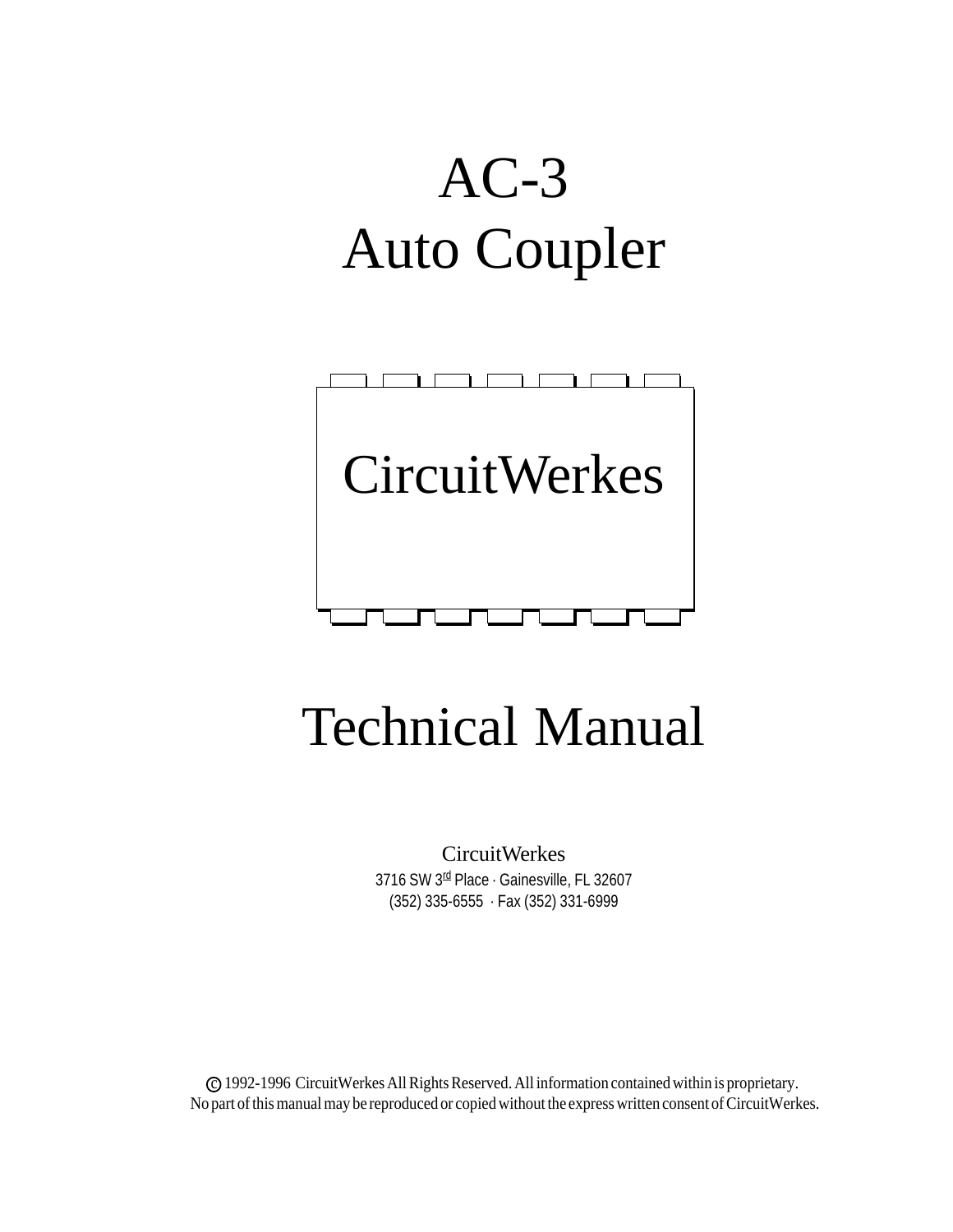## **Contents**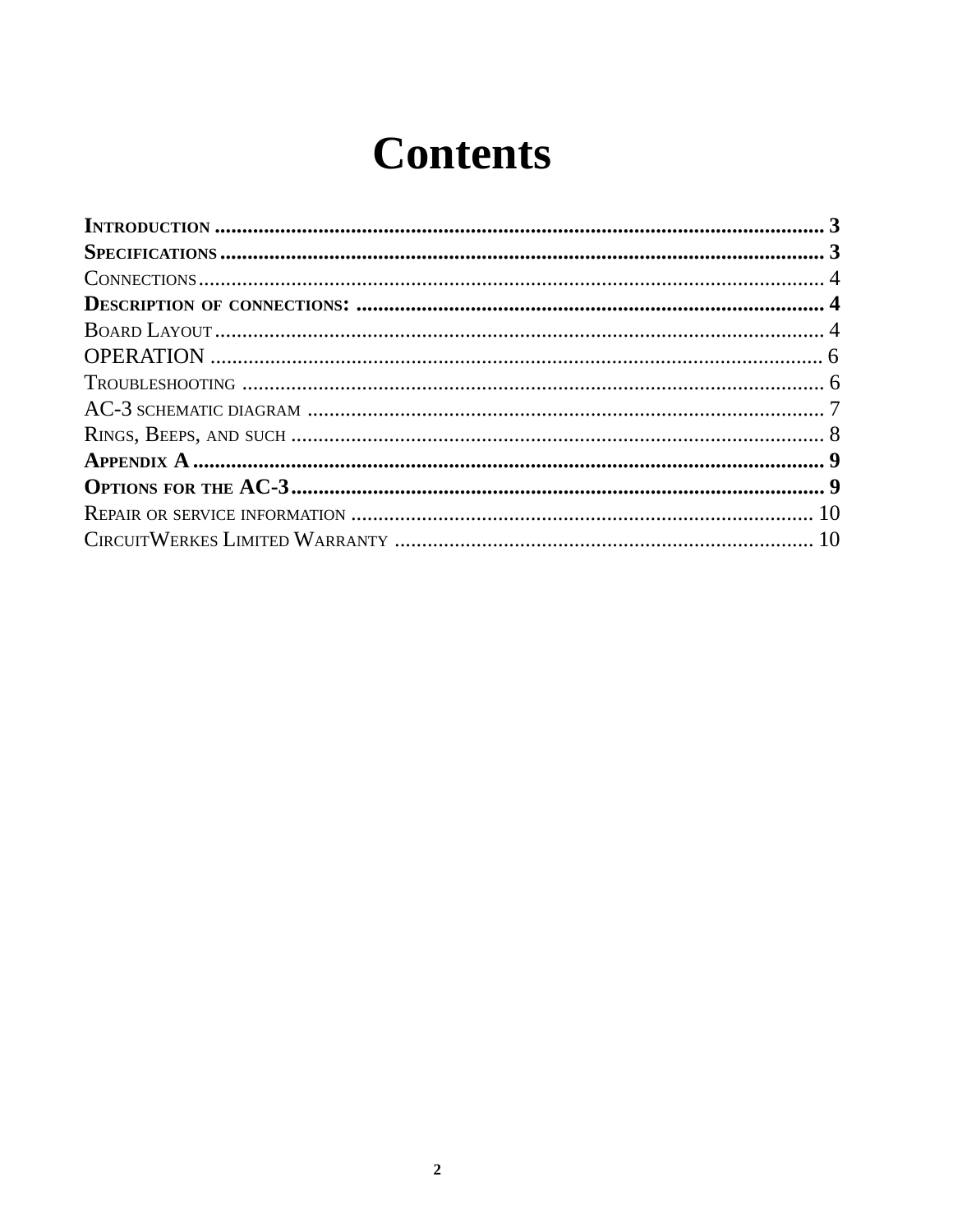#### **INTRODUCTION**

Thank you for buying the CircuitWerkes AC-3 autocoupler.

The AC-3 is a hybrid autocoupler with provisions for remotely controlling and monitoring its functions. The integral analog hybrid provides for some separation of incoming and outgoing audio. Built-in active audio limiting on the send line keeps outbound levels from exceeding -9 dBm into the phone line while keeping average levels high. Normally open relay contacts (K2 on the terminal strip) close when the unit picks up for tripping external play devices or as an on-line indicator.

#### **SPECIFICATIONS**

Power : Supplied wall transformer or other 12 volt or higher (AC or DC) supply. Polarity is unimportant. Online current draw <100mA. Offline current draw is approx 20mA.

Audio In: Unbalanced 50k input impedence.

Audio Out: Low impedence (approx 250 Ohm) unbalanced output with approximately 10dB of gain over normal phone line levels (which brings the output level up to about 0dBm on peaks).

Relay contacts: The N.O. contacts from SIP relay K2 close upon pickup (jumper J3 selects whether the closure is momentary or latching for the duration of the call) and are good for 10VA up to 30 volts. Higher voltages or currents should be slaved to a suitably large relay. If you slave a big relay off K2's contacts be sure to use a snuffer diode so the inductive kick from the coil of the slave relay won't weld K2's contacts.

#### **QUICK SETUP:**

Connect power and audio connections to the appropriate terminals. ( a diagram and descriptions can be found on the next several pages of this manual). Set J1 for how many rings on which the unit will answer. *If you change jumpers on the AC-3, you have to re-power the coupler before the changes will take effect.* Call the AC-3. While on-line with it, push S1 and adjust vr-2, the audio in level pot for a comfortable listening level. With a small screw driver and an audio meter or amplified speaker connected from aud. out and ground, adjust vr1, the "null" pot for minimum audio on the speaker or meter. Note: vr1 is factory adjusted and will probably work just fine without adjusting, if desired, especially if audio will only be sent in one direction at a time. Your unit is now ready to couple audio to/from the phone line. Detailed setup and connection instructions can be found on pages 4 through 6 of this manual.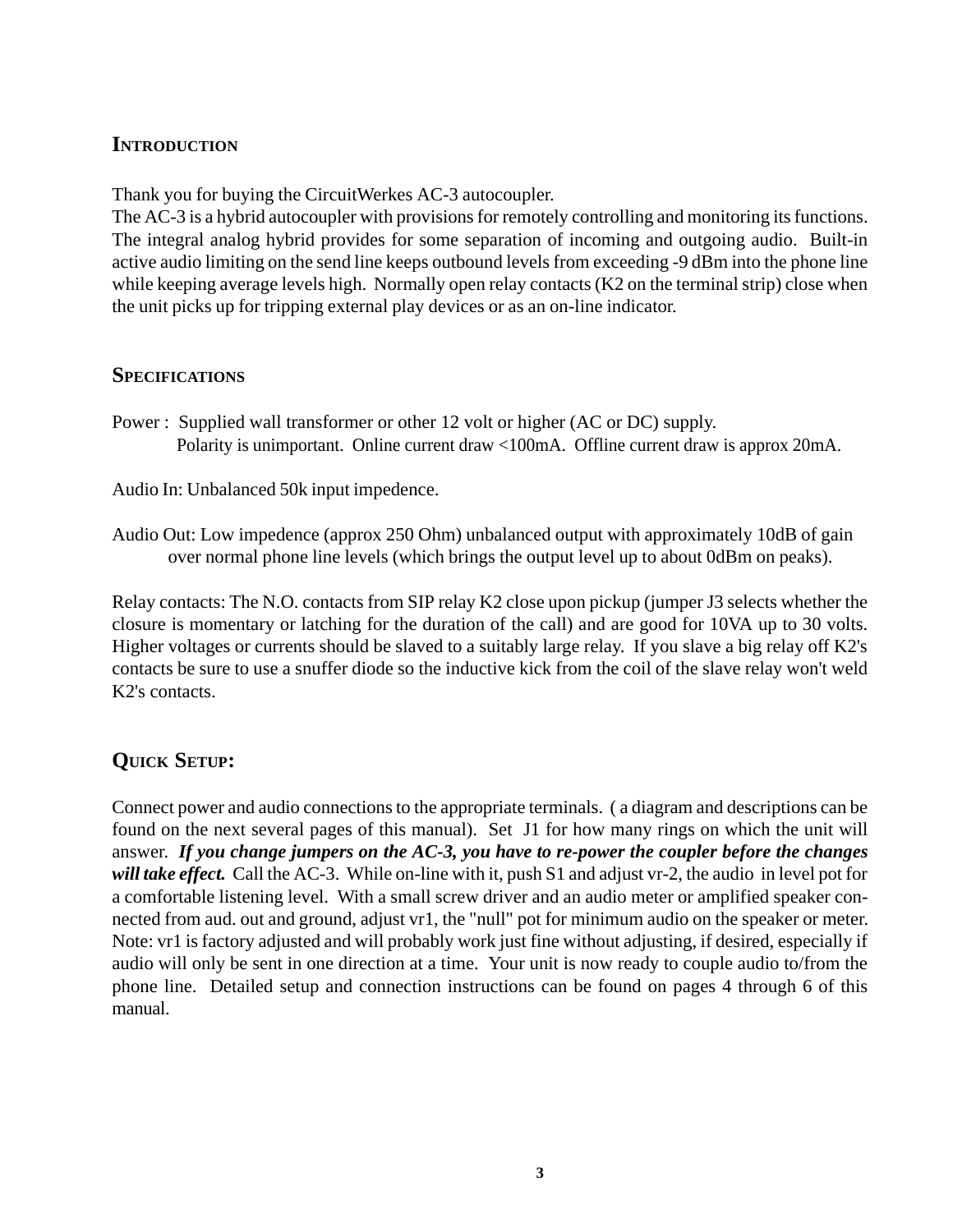#### **CONNECTIONS**

Installation is fairly straight forward. Captive-wire screw terminals make all connections to the unit except for the Telco line which attaches to the RJ-11 jack. Mount your AC-3 away from excessive high temperatures and humidity, wire it up and operate it as follows:

BOARD LAYOUT



#### **DESCRIPTION OF CONNECTIONS:**

1) Power. The stripped and tinned leads of the supplied wall transformer go here. Polarity of the supply leads is not important.

2) N/A. Used on ComboLok models ONLY.

3) N.O. contacts for AUX Relay (K2). Jumper J3 determines whether this relay closure is momentary (about 200 milliseconds) or latching for the duration of the call.

4) Audio Out. Approximately 250 Ohm line level output. Unbalanced. 0dBm peak level.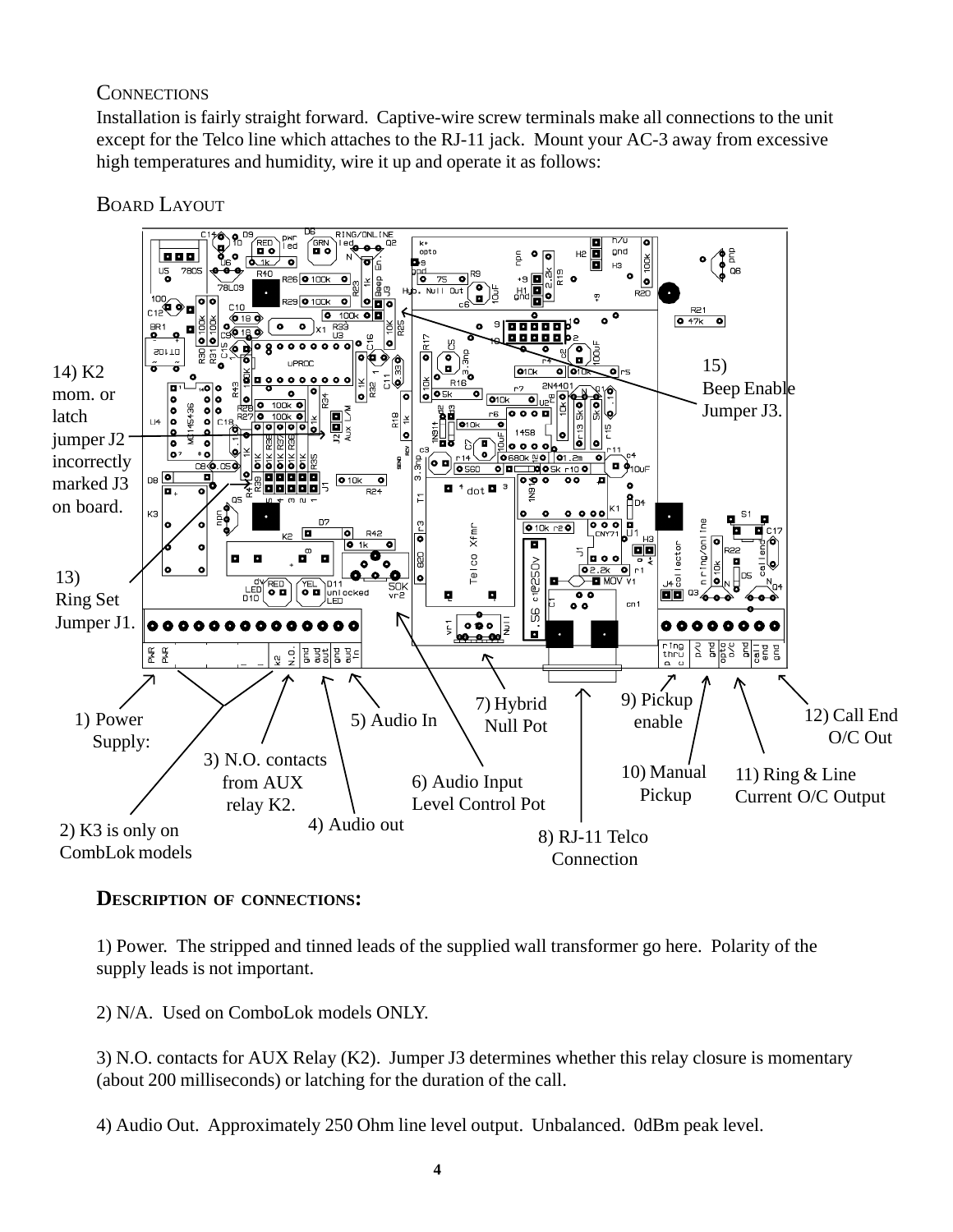5) Audio In. Approximately 50k input impedence. Can be driven with straight -10 to +10 unbalanced audio. Integral active limiter keeps average levels high while limiting maximum to legal FCC level of -9dBm. Adjust input level control for desired compression/level.

6) Input Level Control. Single turn pot. Adjust for best audio level or clarity.

7) Hybrid Null. Should be adjusted upon initial installation. Built in tone generator makes setting the null easy. See "Hybrid Null," on page 6.

8) RJ-11. Telco connection here. Center two conductors are tip and ring. Any standard/generic line cord (like the one we provide) will work fine. Normal dial-up "Loop Start" lines only. Ground start PBX telephone lines are not directly compatible with autocouplers. If you are hooking the AC-3 up to a PBX analog extension (an analog extension from a telephone system that emulates a normal dialup phone line) you may want to read about the CircuitWerkes CP-1 in the Options section at the end of this manual. If you are in an area prone to lightning you should consider telephone line surge suppression. CircuitWerkes warranty does not cover lightning damaged equipment.

9) Ring Thru / Pickup enable. This pair of contacts must be shorted (normally jumpered by J4 just behind the terminal strip) for the unit to detect incoming rings. The contacts must also be shorted for the AC-3 to detect line current. If line current detection is interrupted during a call, the coupler will hang up.

A remote mounted switch attached to these two conductors could be used to control whether the coupler answers and to force a hangup of an already-answered call. The pin labelled 'p' is the microprocessor pull-up while the pin labelled 'c' is the collector of the ring/line optocoupler.

10) Manual pick up. Connected in parallel to S1 (behind the terminal strip), these two conductors can be shorted while the unit is OFF Line to initiate an instant pick up. On stock AC-3 units (No ComboLok installed) this switch also initiates a ten-second tone output for nulling purposes if the unit is ONLINE when the switch is pressed.

11) Opto O/C. Ring detect and line current detect optocoupler U1 drives this open collector output. When a ring occurs, or when line current is flowing, this open collector transistor output will be active.

12) Call end. A momentary open collector output that occurs at the end of each call.

13) Ring select J1. Jumper positions for setting how many rings the AC-3 should answer on. Unit comes factory strapped to answer after the second ring.

14) AUX L/M J2. Jumper position for selecting momentary or latching action on AUX relay, K2. If jumper shorted, K2 is momentary and closes for about 200 milliseconds just after a call is picked up. If J2 is open, K2's contacts close upon pickup and remain closed until the unit hangs up.

15) Beep Enable J3. This jumper can be removed if you wish to have no beeps. If the jumper is left on, beeps will occur at pickup.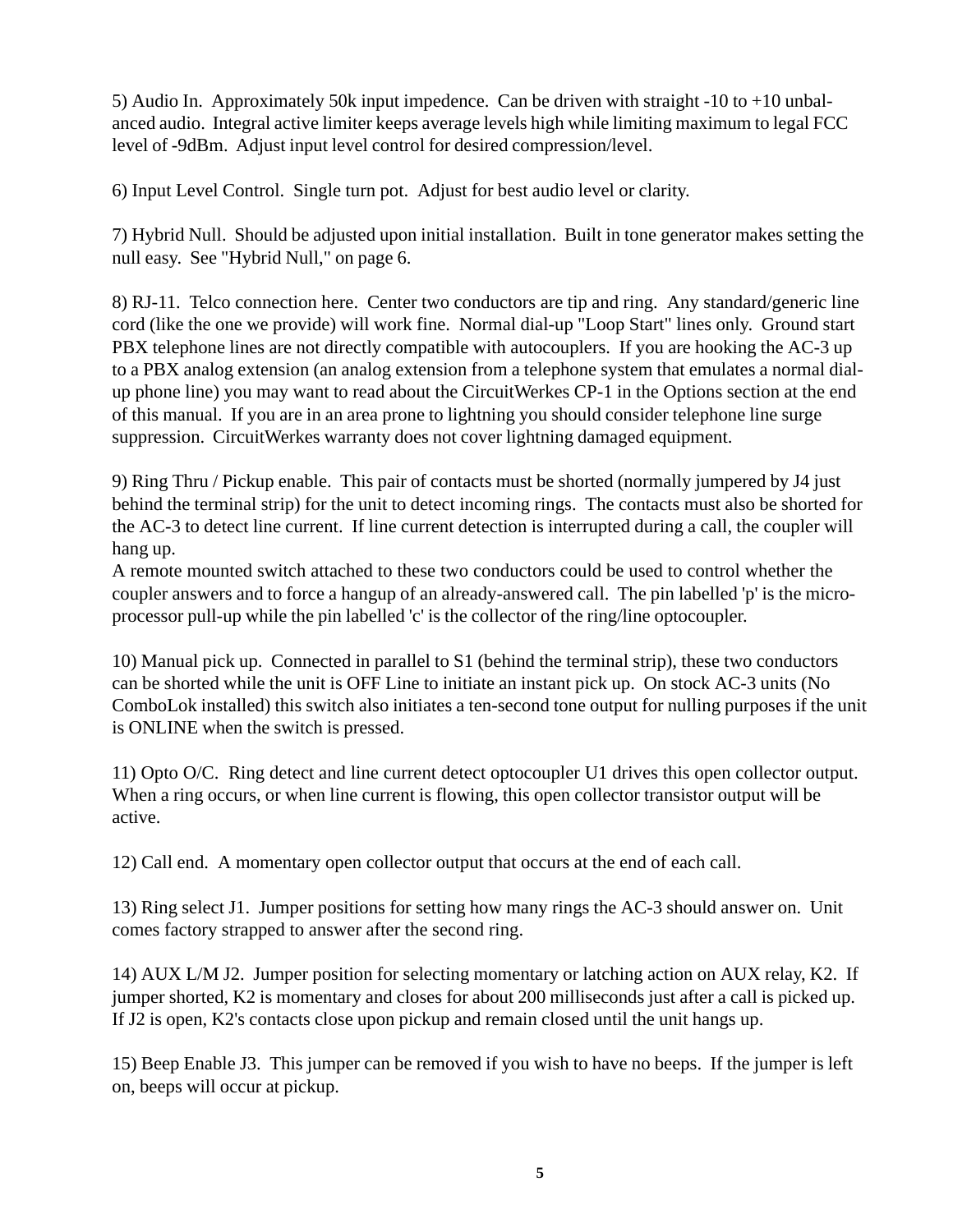#### **INSTALLATION / HYBRID NULL:**

Once you've mounted your AC-3 and wired the power and Telco connections it is ready for the next to last step, the hybrid null adjustment. This is accomplished by monitoring the AC-3's audio output connection with a console input, an amplified speaker, an o'scope or even an analog AC voltmeter. Dial up the coupler then trigger the built-in tone generator (press S1 for stock AC-3). Adjust the Null Pot (VR1, besdie the RJ-11 connector) pot for a visible or audible null. The null adjustment may have to be repeated if you change phone lines attached to the AC-3 or if your phone lines are modified, changed , or repaired by your telephone company. Once you've set the null, you can attach your outbound audio source (if desired) and your AC-3 is ready to use.

#### **OPERATION**

Your installed AC-3 will remain dormant until it either detects incoming rings or you press the manual pickup switch S1, or its remote control equivalent.

Unless the BEEP Enable jumper (J3) is removed, the unit will beep down the telephone line at pickup.

The Green ONLINE LED stays lit for the duration of the call. The caller can stay ONLINE as long as desired.

When the caller hangs up - your AC-3 should hang up either instantly or within about twelve seconds depending on the variety of Central Office switching gear your telephone company uses. If it just hangs on the line interminably, you may be in one of the very few areas where the local telephone company does not employ what is typically known as CPC, short for Calling Party Control. You can test for CPC by removing the telephone line from the AC-3. If it hangs up reliably each time the line is disconnected, but won't hang up when it's connected to the phone line, then you're probably not getting CPC from your telephone co. If this occurs see Appendix A near the end of the manual for your options.

If you'd like to slave a relay on the OPTO O/C output or the callend output, remember that the emitters of Q3 (the opto's slaved transistor) and Q4 (callend) are tied to the AC-3's ground buss. Please use a snuffer diode to protect the transistors from inductive kick.

#### **TROUBLESHOOTING**

If you are having trouble with your AC-3 please try to characterize the trouble before calling for tech support. Things to check:

| Observations:                                                                                     | <b>Likely Cause</b>                                                               |
|---------------------------------------------------------------------------------------------------|-----------------------------------------------------------------------------------|
| NO Power LED (the red LED that<br>sticks through the flat front panel).                           | Power supply dead.                                                                |
| Unit doesn't pick up after prescribed number<br>of rings and ring LED doesn't light during rings. | Optocoupler U1 dead.                                                              |
| Unit picks up then immediately hangs up.                                                          | 1/2 of optocoupler U1 dead.                                                       |
| Unit refuses to hang up.                                                                          | You're on a PBX or telco line without<br>CPC. See above on this page for details. |
| Ring/Online (green) LED not on, but unit picks up<br>phone line is connected.                     | MOV shorted.                                                                      |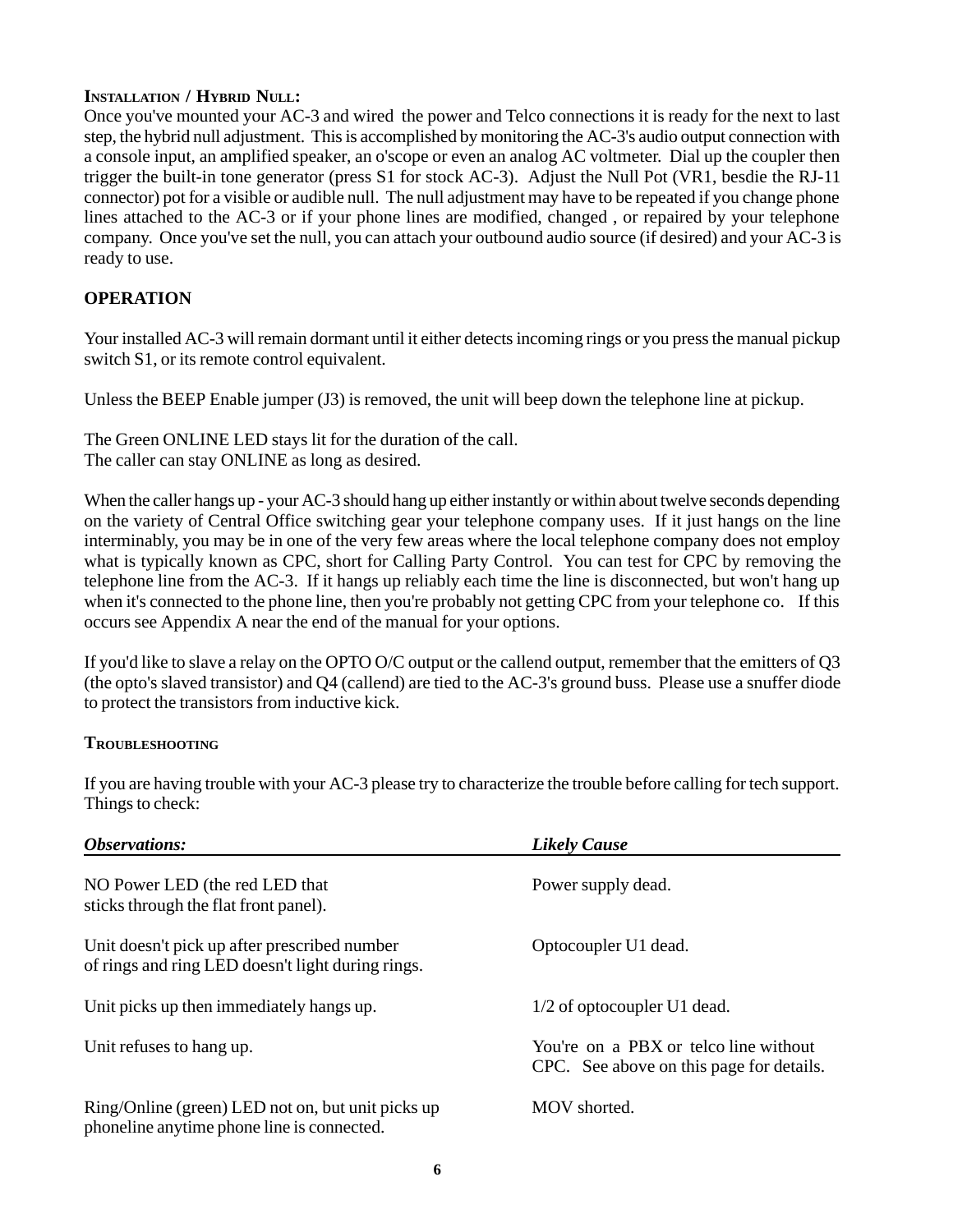#### AC-3 SCHEMATIC DIAGRAM

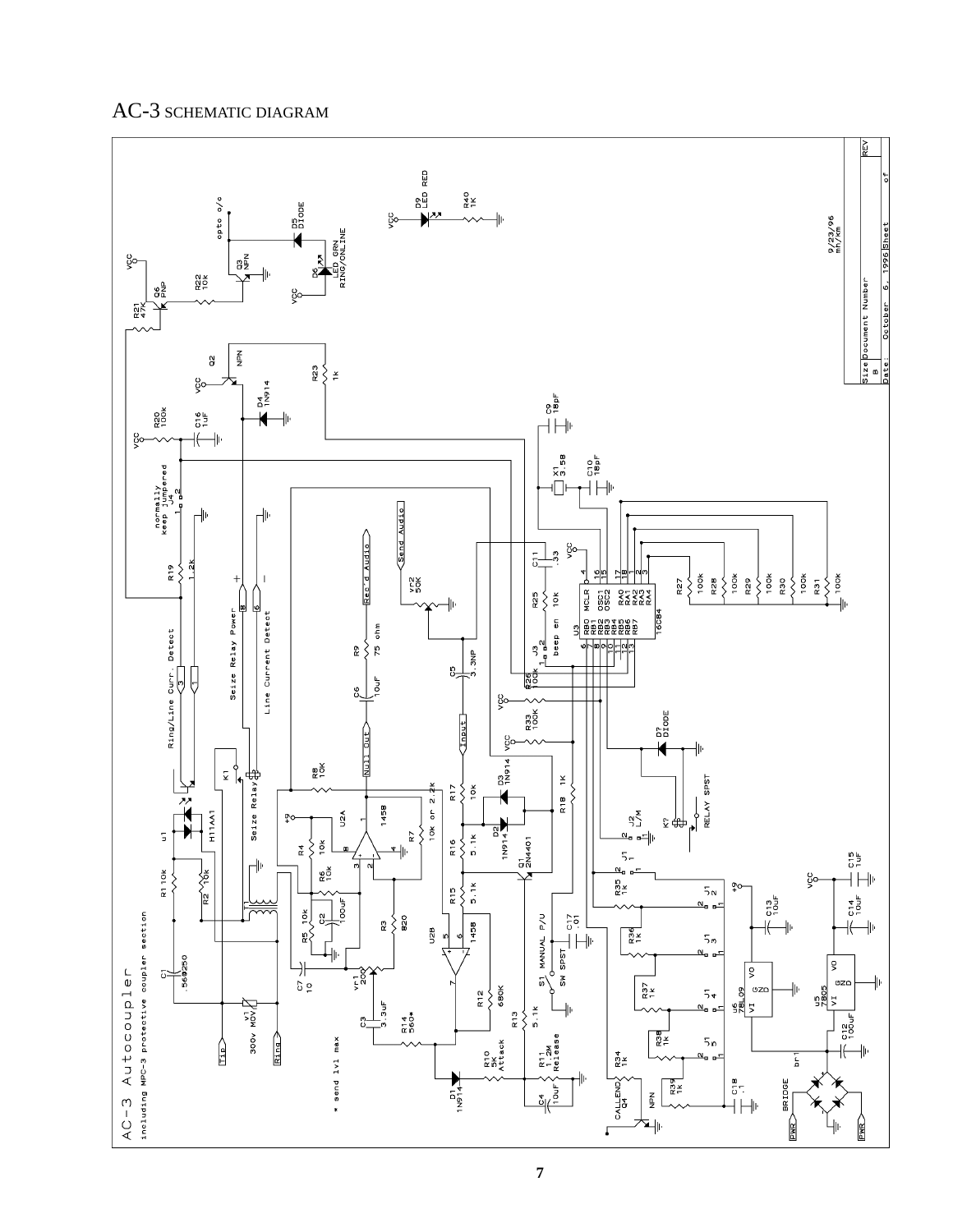#### RINGS, BEEPS, AND SUCH

Changing which ring the AC-3 answers on is accomplished by moving the ring set jumper J1. The unit comes factory set for two rings. The five positions of J1 are marked 1-5. If the jumper is completely removed the unit will answer after ten rings. *You must re-initialize the microprocessor by pulling the power after changing this jumper.*

To disable the AC-3's beep upon pickup, remove the beep enable jumper, labelled "Beep En.," near the green LED.

To make the AC-3's auxiliary relay (K2) operate in a latched fashion (for the duration of the call) remove the "Aux L/M" jumper located between U3 (the microprocessor) and J1, the ring-select jumper pins. Be sure to smirk at the goofed silk screen incorrectly identifying this jumper as J3. It should have said J2. The Aux relay is factory set to operate in momentary mode at pickup.

If you intend to monitor the line-current / ring optocoupler's open-collector output AND control when it is presented to the microprocessor for signalling, remove Jumper J4, beside the RJ-11 jack. For normal Autocoupler operation this jumper MUST be left ON. This jumper is accessible with the AC-3's top on.

*Changing the ring select, beep enable, and Aux relay mode jumpers requires removing the top cover of the AC-3's enclosure.*

To remove the top cover of the AC-3, first remove the optional rack mount panel (if so equipped) then press the Red and Green LEDs on the front panel in with your fingertip so the fronts of their lenses are even with the front of the case. Next remove the four (keps) nuts from the case and remove the top half. You now have access to the main board.

The board layout on page four gives you the locations of the jumper positions noted above, and more.

Reassembling the case: Gently pull the two, front-panel LEDs straight forward about 1/4" so the flat edges (where the leads come out) are roughly even with front edge of the bottom plate. Next angle the fronts of the leds down just slightly, somewhere around 30 degrees. Place the top of the box on with the front angled down to roughly match the angle of the leds and position it so the LEDs enter their round holes in the front edge of the box. Gently move the box-top into position over the front two 6-32 studs (at each side of the bottom plate) and lower the top onto the front studs first then the back. With just a little luck your LEDs will have made it through the front panel with no problem. If one or both of them don't quite make it through, take a long, thin, regular screwdriver and gently push them through from behind; you can do this with the top on. Replace the (keps) nuts that hold the top in place and reattach your rack plate, if so equipped.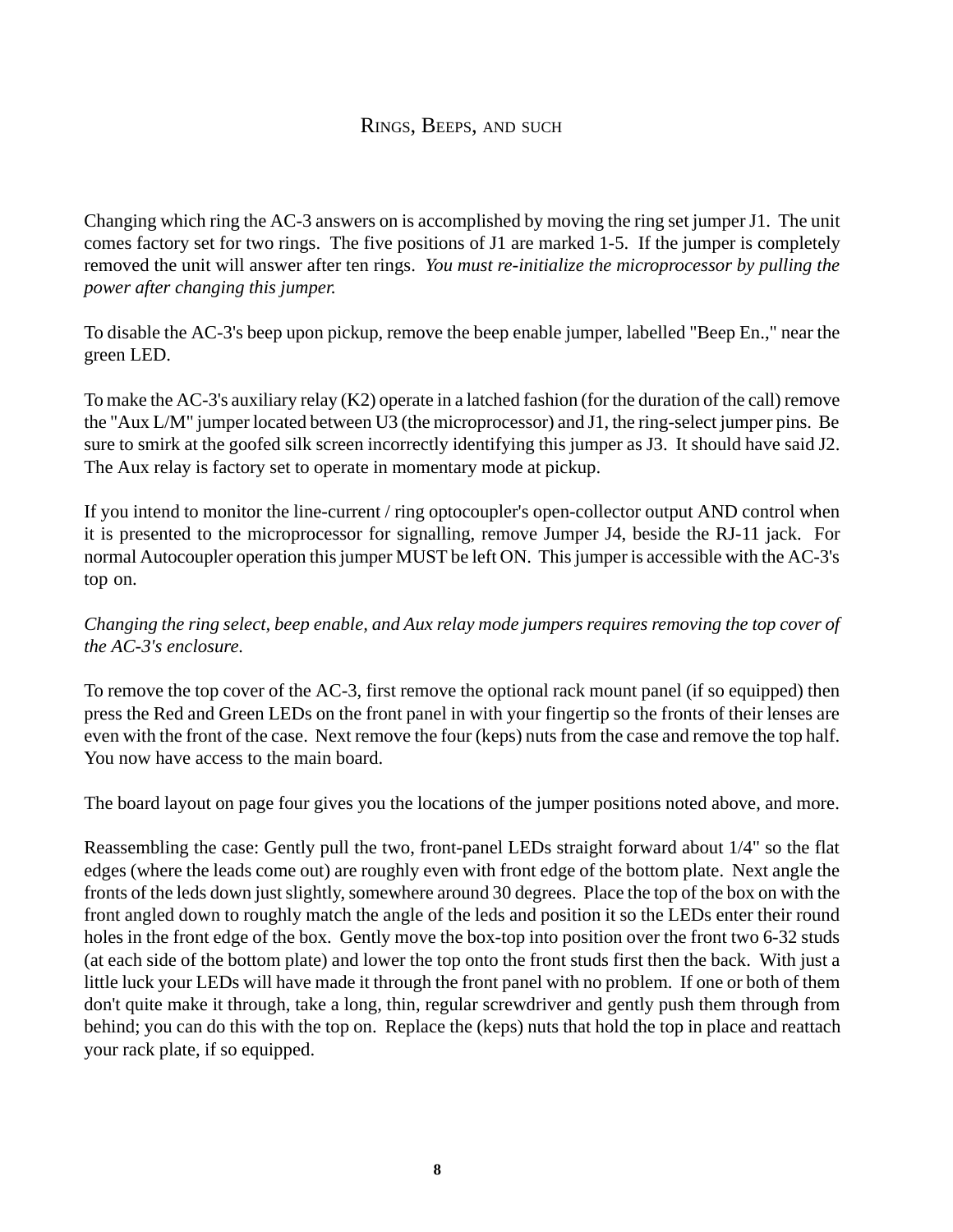### **APPENDIX A**

What can I do if the phone company does not provide an end of call line reversal (CPC)?

Depending upon the type of service that you intend to use the coupler for, there are a few options:

1. If your telephone line does provide dial-tone or a busy (or reorder) signal after the calling party hangs up the the easiest and best cure is to buy a CP-1 call progress decoder board and install it in your AC-3. The CP-1 "listens" to the incoming audio stream and detects the presence of dial-tone or busy/reorder signals. When they are detected the CP-1 forces the AC-3 to hang up.

2 If you are going to use the coupler as an outgoing message center (concert line, etc.) and if the associated device that has an end of message (EOM) output (like the secondary or tertiary tones of many cart decks) you could use those outputs to force the coupler to hang up the phone. If you don't have an EOM output available, you may still be able to provide the same function with the device's ready output. You would connect the n/c contacts of a relay slaved to the cart deck's EOM output to the ring thru connections on the AC-3's terminal strip. A soon as the relay contacts open, the AC-3 will hang up and it will not respond to an incoming ring again until the circuit is closed again. Note, that means that a ready indicator from a machine must be made momentary in order to work. There are several ways to do this. If you want to know more, contact us.

3. If your messages are all of the same length, you can build a simple timer from a 555 or other device which will output a  $+5V$  pulse (refernced to the pcb ground) to the 'c' pin of the ring thru terminals after the appropriate interval.

### **OTHER OPTIONS AVAILABLE**

**Rack Mount your AC-3 with the RM-01 from CircuitWerkes.**

**The ComboLok option provides you with secured access and two sets of form-c contacts that are activated only after the unit is unlocked with the user-settable password. Field retrofit with the ComboLok option requires some simple component soldering and the replacement of the microcontroller (U3).**

**Contact your CircuitWerkes dealer for pricing on these options.**